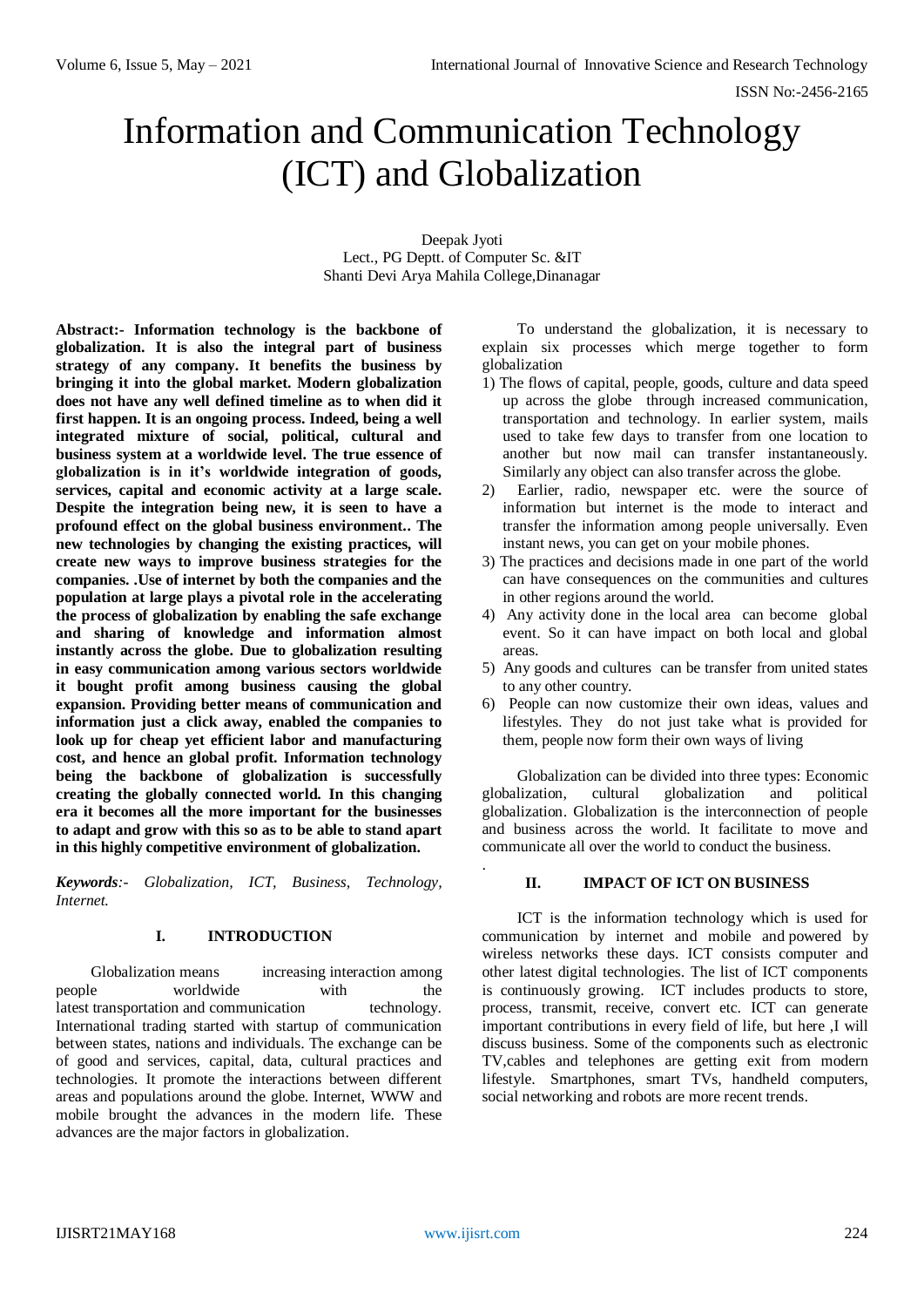ISSN No:-2456-2165

ICT is leveraged for economic, cultural and interpersonal interactions. The way of communication and lifestyle of people has drastically changed through ICT. There is continue revolution in ICT. For example, any business trading and selling of products can be done online. Any service can be booked online. Face-to-face interactions on video calls are possible on digital space.

The recent developments in ICT technologies are cheaper which are providing new market opportunities. For example, telecommunication companies that once had to build and maintain miles of telephone lines. But in modern life, all this have been shifted to more capable latest networking technology which can provide telephone, television everything on internet services. Consumers can now enjoy more choices in delivery, quality and prices points as a result. These telephone lines allow people to communicate globally in fraction of seconds whereas previously it would take weeks or months to deliver messages. The invention of the airplane made our travelling quicker at international level. However, this is not what we consider globalization today. Globalization came in notice in early 1900's. Globalization actually became the part of lifestyle in the latter part of the 20th century with advances in information technology. ICT has become the driver for designing the worldwide integration of various global markets which make up globalization. There are various number of advances which really have a big hand in the progress of globalization in business.

- 1) Computer First of all, the invention of Windows-based PC, which have become popular personal computing device, has eliminated barrier and restrictions in globalization. Any amount of information that an individual could obtain, modify and distribute from and to anywhere and anytime. The users are allowed to share their own digital content to any places all around the world. Users can send emails instantly to any person and anywhere globally. Any type of content like videos, audios, text etc can attach to emails. In previous years, PC were connected to fax, and the dial-up modem together in the mid 90's, they created a new platform to start a global communication of information revolution. This platform brought a revolution to scale up the globalization. It could create and distribute information in so many different ways to a lot of people across the world.
- 2) World Wide Web (WWW) Globalization was more revolutionized by the invention of the World Wide Web in 1991. Before the WWW, internet was used to connect the globe, but with the WWW is now more powerful to post their own digital content for anyone across the globe. The internet is a networks which is helpful to send out 'packets' of information at very high speed. Internet and PC, both are used to run WWW. This made the internet very useful to people. Within the invention of WWW, internet users increased from thousands to millions. The globalization is accelerated through internet which allows the users for sharing of knowledge and information almost instantaneously across the globe. Netscape is a browser on internet which is accessible for anyone, through which

accessing and sharing of information and digital content is possible.

- 3) Fiber-Optic Cables The first fiber-optic cable system was implemented in 1965 by German physicist Manfred Börner at Telefunken Research Labs in Ulm. It is made up of pure glass arranged in bundles which can carry digitized packets of information. The most important benefit of the fiber-optic cable is that it has a much higher bandwidth signal capacity than any other types of transmission cables. The Telecommunications act of 1996 launched fiber optic cables world-wide. Telecom companies invested in fiber-optic cables. Fibre optic cable increased the speed and bandwidth power. As popularity and use of internet is continue to grow and simultaneously advances on the cables also continue. The capacity allowed by these cables continued to grow, making it even cheaper and easier to transmit information and digital content to any part of the world.
- 4) Work Flow Automation Software Work flow software is basically a software package which automates business procedures. This software is able to transfer "workflows" such as documents, information, tasks, etc employees. These software are the driving force for gearing up businesses. These were developed in the mid1990's. It enabled employees at different locations in the same company to collaborate, manage and design business data online. It was a big revolution to utilize the PC and internet. Previously, the work was done manually from one table to another, from one building to another, which was time consuming. With the invention of the PC, internet, WWW and e-mail, work flow became much quicker, easier , more effective and more efficiently. Any data can be transferred in digital form to anywhere, anyone and anytime without leaving your table. The employee should be techno-savvy. The companies require all such softwares like ProofHub, Nintex, Zapier, ProcessMaker, ProWorkflow, Process Street, Backlog. Companies began developing transmission protocols and languages like SMTP for email, web designing software and TCP/IP for a common transportation of electronic data within the company. By doing all these efforts, companies are doing their business in faster mode, more effective and more cost effective mode. With all this advances, now organizations are doing their business at international level.
- 5) Recent Digital Communicating Devices –Digital cameras, mobile PDA's and cell phones along with personal laptops are the latest digital devices which have a profound affect on the progress of globalization. The companies are able to collaborate with one another more frequently with the regular growth of these types of technologies. There are some technologies such as instant messaging which allow people to communicate instantaneously anywhere and anytime around the world as long as they are connected on internet connection. Companies can communicate with their customers and employees who can be anywhere in the world and they can send them the latest news about the business. Latest technology like VoIP (Voice-Over Internet Protocol), whatsapp video calls and Skype etc, which allows you to make phone calls over the internet. Any employee on a business trip now can connect their